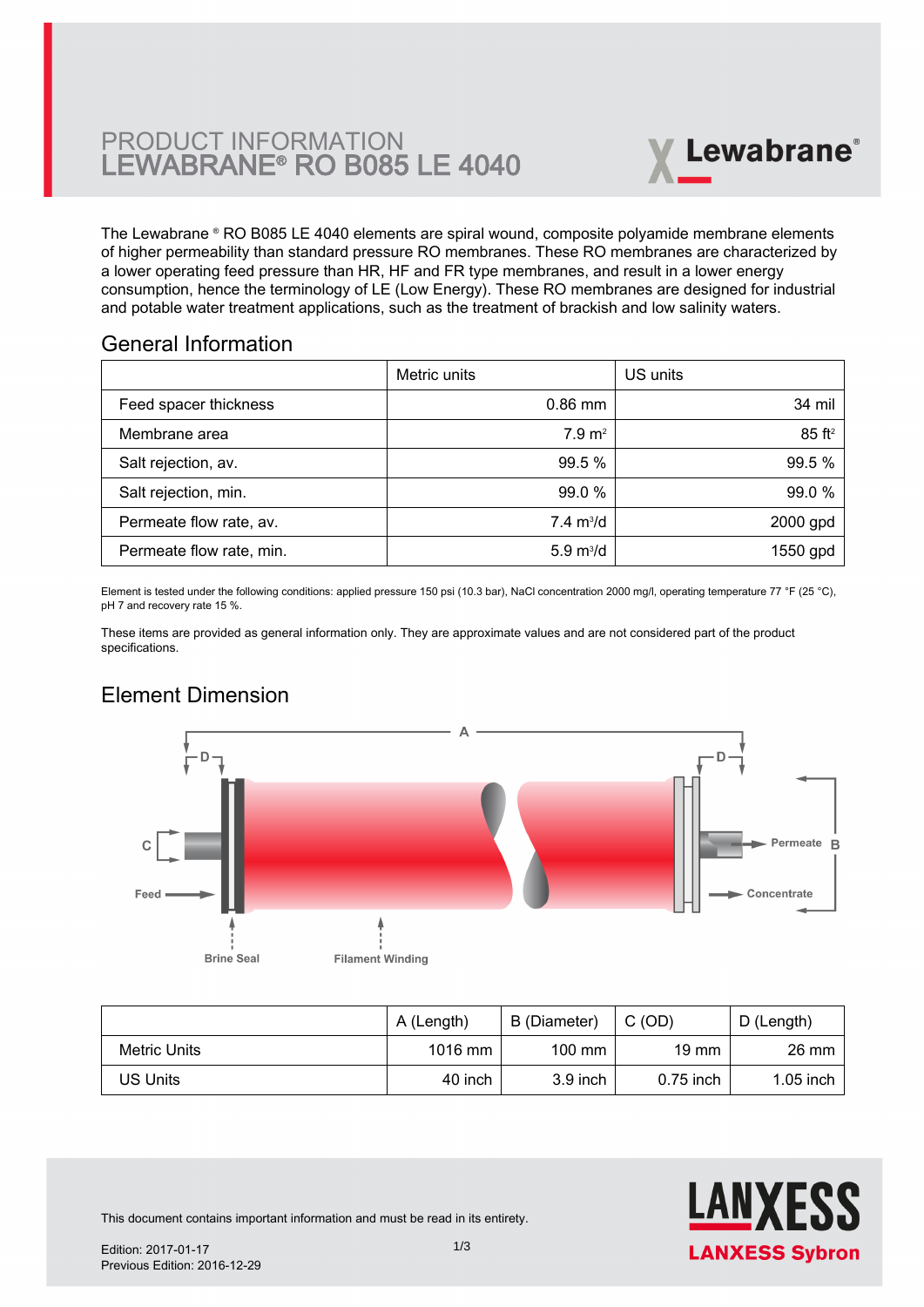# PRODUCT INFORMATION LEWABRANE® RO B085 LE 4040



### Application Data

|                                 | Metric units       | US units  |
|---------------------------------|--------------------|-----------|
| Operating pressure, max.        | 41 bar             | 600 psi   |
| Operating temperature, max.     | 45 $^{\circ}$ C    | 113 °F    |
| Feed water SDI, max.            | 5                  | 5         |
| pH range during operating       | $2 - 11$           | $2 - 11$  |
| pH range during cleaning        | $1 - 12$           | $1 - 12$  |
| Pressure drop per element, max. | 1.0 <sub>bar</sub> | 15 psi    |
| Pressure drop per vessel, max.  | 3.5 <sub>bar</sub> | 50 psi    |
| Chlorine concentration, max.    | $0.1$ ppm          | $0.1$ ppm |

As with any product, use of the products mentioned in this publication in a given application must be tested (including field testing, etc.) by the user in advance to determine suitability.

# Additional Information

- Treat RO Elements with care; do not drop the element.
- Each RO Element is wet tested, preserved in a 1% weight sodium bisulfite solution, and vacuum packed in oxygen barrier bags.
- During storage, avoid freezing and direct sunlight. The temperature should be below 35 °C (95 °F).

## After Installation

- Keep the RO Elements wet, and use a compatible preservative for storage duration longer than 7 days.
- During the inital start up, discharge the first permeate to drain for 30 min.
- Permeate back pressure should not exceed feed pressure at any time.
- The RO Elements shall be maintained in a clean condition, unfouled by particulate matter or precipitates or biological growth.
- Consider cleaning, if the pressure drop increases by 20% or water permeability decreases by 10%.
- Use only chemicals which are compatible with the membrane.
- For additional information consult the Lewabrane® technical information available at www.lpt.lanxess.com.



This document contains important information and must be read in its entirety.